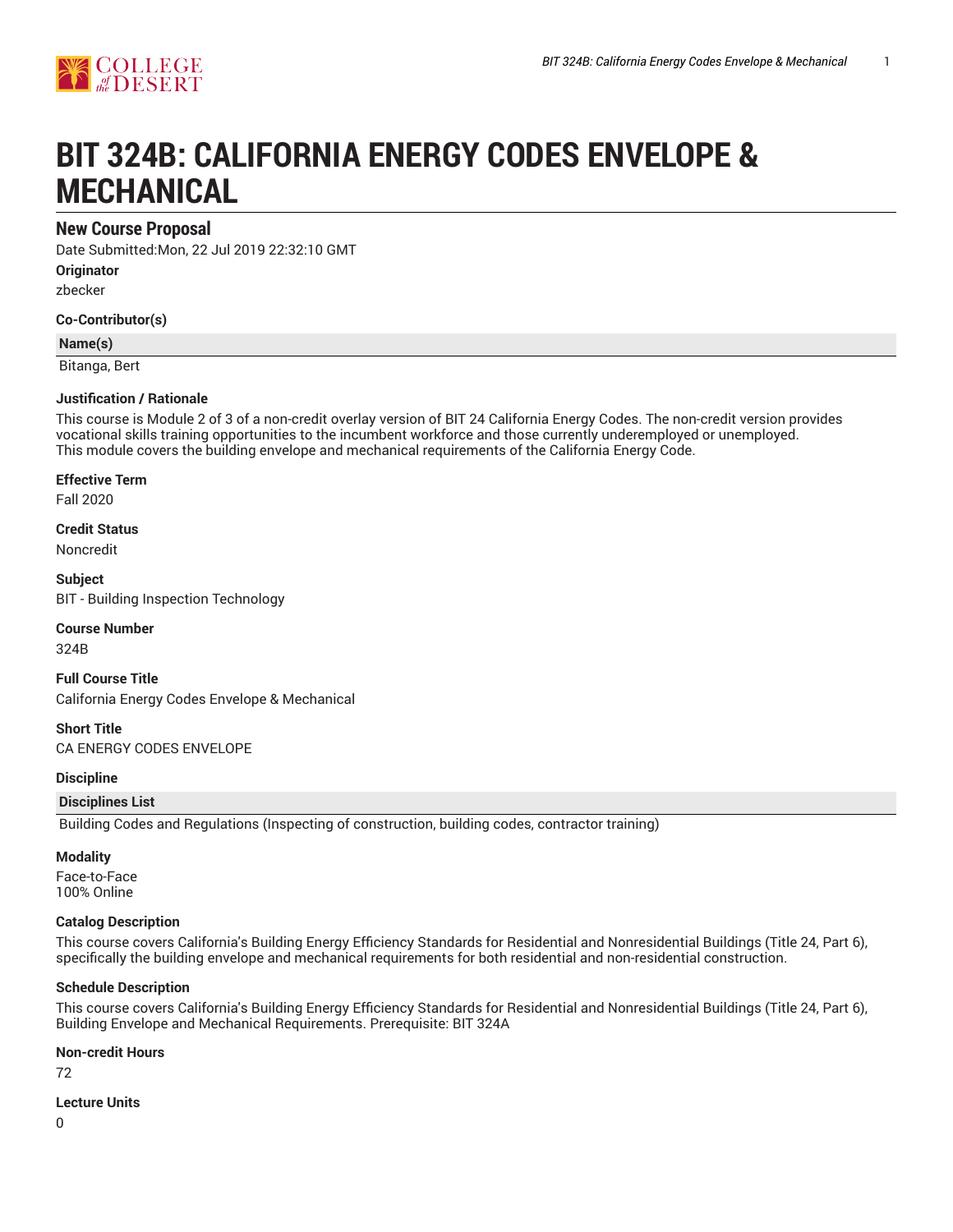



**Lab Units**

 $\Omega$ 

**In-class Hours** 24

**Out-of-class Hours**

48

**Total Course Units**

0

**Total Semester Hours** 72

# **Override Description**

Noncredit courses do not have lecture and lab. The out of class hours were adjusted to provide the same total as the equivalent credit course.

**Prerequisite Course(s)** BIT 324A

# **Required Text and Other Instructional Materials**

**Resource Type**

Book

**Open Educational Resource**

Yes

**Author**

California Energy Commission

**Title**

[California] Building Energy Efficiency Standards for Residential and Nonresidential Buildings (latest version)

**Edition**

Latest Edition

**Publisher**

California Energy Commission (CEC)

**Year**

2019

**College Level** Yes

**Flesch-Kincaid Level**

N/A

**Class Size Maximum**

28

**Entrance Skills** Demonstrate an overview understanding of California Energy Codes

**Requisite Course Objectives**

BIT 324A-Provide an overview of the need for California Energy Codes.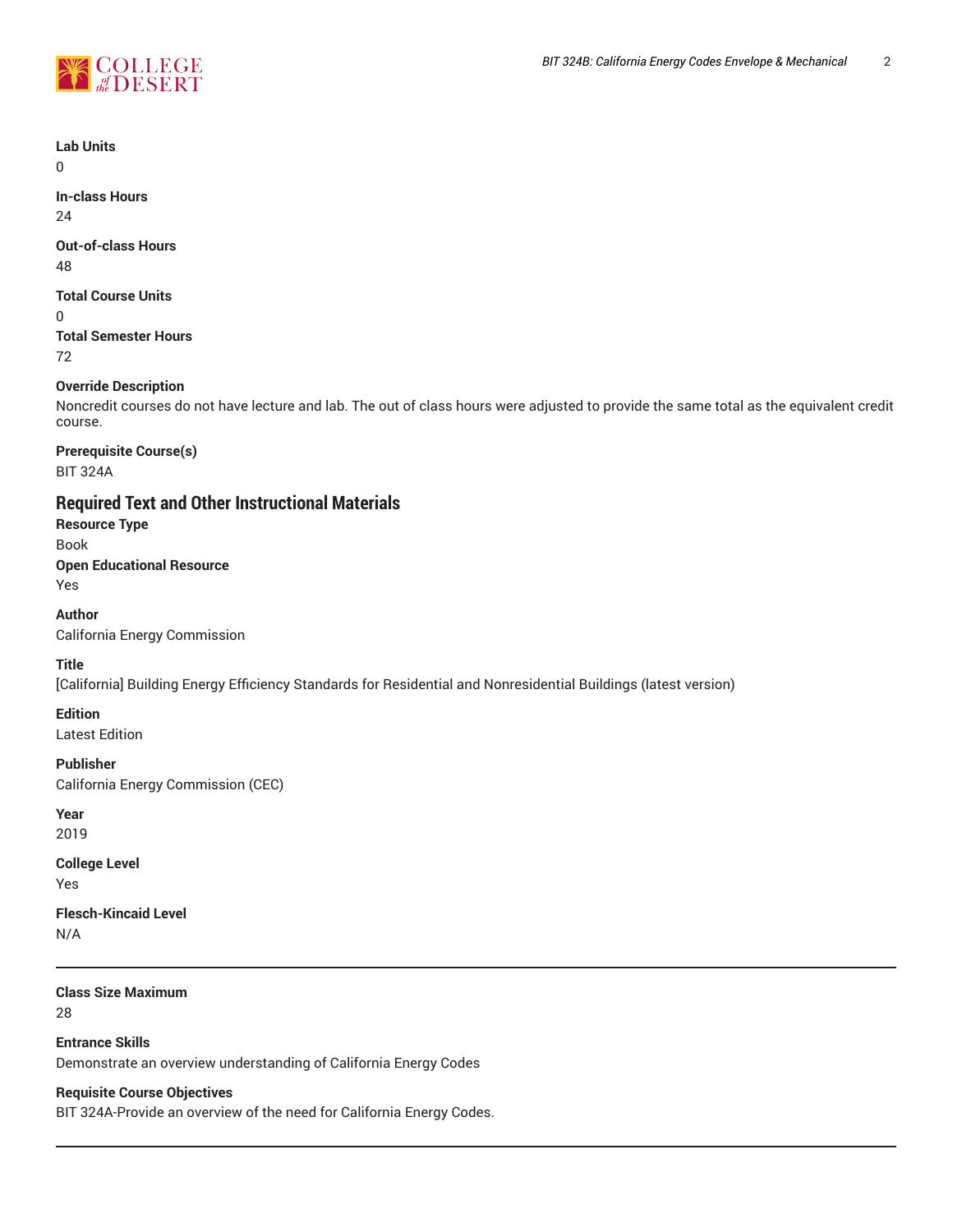

### **Entrance Skills**

Identify needed compliance documents for various project scenarios.

### **Requisite Course Objectives**

BIT 324A-Determine needed compliance documents for various project scenarios.

### **Course Content**

- 1. Building Envelope Requirements Fenestration (Windows, Skylights, Doors).
	- a. Compliance Options Mandatory/Prescriptive/Performance.
	- b. Definitions and Terminology.
	- c. Fenestration Windows, Skylights and Doors.
	- d. Orientation.
	- e. NFRC Labeling U-factor / SHGC / VT.
	- f. Window Coatings.
	- g. Dynamic Glazing.
	- h. Daylighting / Sidelit Requirements and Controls.
	- i. Shading Devices Interior/Exterior.
	- j. Sidefins.
- 2. Building Envelope Requirements- Opaque Surfaces (Walls, Roofs, Floors).
	- a. Compliance Options Mandatory/Prescriptive/Performance.
	- b. R-Values and U- Factors.
	- c. Wall Assemblies Wood Framing, Metal Framing, SIPS, ICF, AWS, Double and Staggered Wall Assemblies.
	- d. Field Applied Liquid Coatings.
	- e. Insulation Types and Characteristics.
	- f. Quality Insulation Installation (QII).
	- g. Attic Ventilation and Radiant Barriers.
	- h. Cool Roof Ratings- CRRC.
	- i. High Performance Attics (HPA).
	- j. High Performance Walls (AWS).
	- k. Reduced Building Air Leakage.
	- l. Floor Assemblies Slab on Grade, Raised Floor, Crawlspace, Thermal Mass.
- 3. Building Mechanical HVAC Residential Requirements.
	- a. Common System Types.
	- b. Title 20 California Appliance Regulations.
	- c. Mandatory Measures.
	- d. Design Conditions.
	- e. Equipment Sizing.
	- f. Heating Equipment.
	- g. Cooling Equipment.
	- h. Installation Requirements Insulation, Clearances.
	- i. System Performance.
	- j. Air Distribution System Ducts, Plenums, and Fans.
	- k. Air Filtration Filter Media.
	- l. Zonally Controlled Systems.
	- m. Thermostats/Controls.
	- n. HERS Field Verification and Diagnostic Testing.
	- o. Alternative Systems Hydronic, Radiant Floor, Ground Source Heat Pump, Ice Storage, Non-Ducted.
- 4. Building Mechanical HVAC Non-Residential Requirements.
	- a. Common System Types.
	- b. Title 20 California Appliance Regulations.
	- c. Mandatory Measures.
	- d. Design Conditions.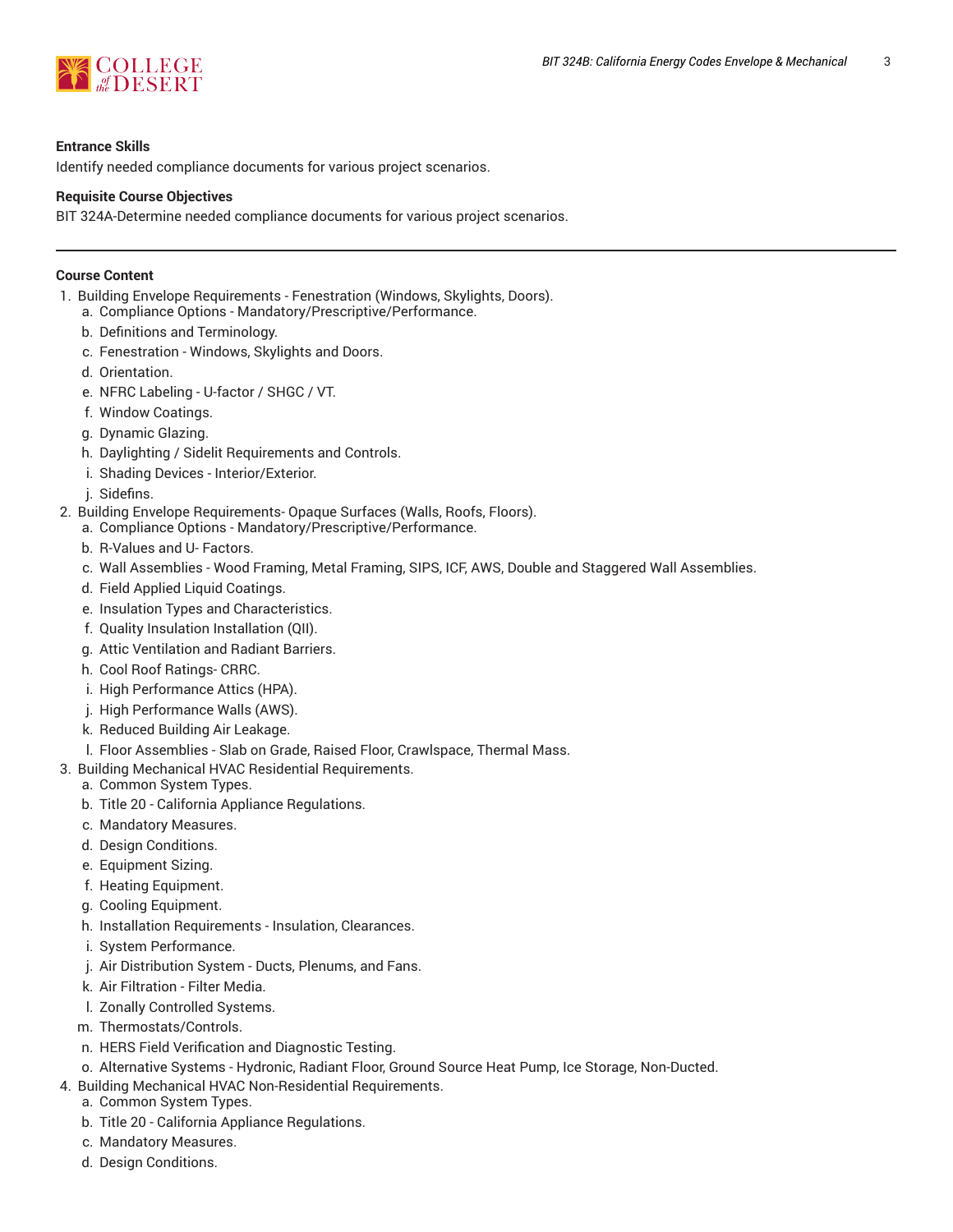

- e. Equipment Sizing.
- f. Heating Equipment.
- g. Cooling Equipment.
- h. Pipe and Duct Distribution Systems.
- i. Ventilation Requirements.
- j. Economizers, FDD, DCV, VFD.
- k. HVAC System Control Requirements.
- l. Thermostats.
- m. HERS Field Verification and Diagnostic Testing Non-Res.
- n. Mechanical Plan Check Documents.
- o. Mechanical Acceptance Testing and Compliance Documentation.
- 5. Residential Indoor Air Quality (IAQ).
	- a. ASHRAE 62.2.
	- b. Residential IAQ Methods of Compliance.
	- c. Calculating IAQ Requirements.
	- d. ERV and HRV Systems.
	- e. Mechanical Exhaust Ventilation (IAQ) Local/ Intermittent / Continuous / Controls.
	- f. Whole House Ventilation Climate Zones, Calculations, Methods.

# **Course Objectives**

|             | <b>Objectives</b>                                                                                                   |
|-------------|---------------------------------------------------------------------------------------------------------------------|
| Objective 1 | Apply CA Energy Codes in Building Envelope and Mechanical construction, regulation, and design.                     |
| Objective 2 | Determine needed compliance documents for various building envelope and mechanical project scenarios.               |
| Objective 3 | Demonstrate skills for employment in private or public construction fields, or become inspector or plans examiners. |
| Objective 4 | Collect pertinent data for compliance needs.                                                                        |
| Objective 5 | Provide pertinent information for completion, submission, and registration of compliance documents.                 |

# **Student Learning Outcomes**

|           | Upon satisfactory completion of this course, students will be able to:                                                                                                     |
|-----------|----------------------------------------------------------------------------------------------------------------------------------------------------------------------------|
| Outcome 1 | Identify the components of the Building Energy Efficiency Standards (Title 24, Section 6) and supporting documents<br>for Building Envelope and Mechanical Requirements.   |
| Outcome 2 | Identify the requirements and methods of meeting energy code compliance, and building simulation requirements for<br><b>Building Envelope and Mechanical Requirements.</b> |
| Outcome 3 | Examine the energy efficiency of a proposed design and construction of a building.                                                                                         |

# **Methods of Instruction**

| <b>Method</b>                | Please provide a description or examples of how each instructional<br>method will be used in this course. |
|------------------------------|-----------------------------------------------------------------------------------------------------------|
| Lecture                      | Presentation of topic in context.                                                                         |
| Individualized Study         | Critical thinking analysis of energy code situations and requirements.                                    |
| <b>Discussion</b>            | Classroom and group discussions of energy code examples.                                                  |
| Technology-based instruction | Research of energy codes online.                                                                          |
| Participation                | Class discussion and questions on energy code applications.                                               |

# **Methods of Evaluation**

| <b>Method</b>                           | Please provide a description or examples of how<br>each evaluation method will be used in this course.                                                                                                                         | <b>Type of Assignment</b> |
|-----------------------------------------|--------------------------------------------------------------------------------------------------------------------------------------------------------------------------------------------------------------------------------|---------------------------|
| Self-paced testing, Student preparation | Research appropriate energy codes for a residential Out of Class Only<br>construction situation and create a 10-minute<br>presentation on your recommended solution and on<br>the research you used to arrive at the solution. |                           |
| Student participation/contribution      | Classroom and group discussions of energy code<br>examples.                                                                                                                                                                    | In Class Only             |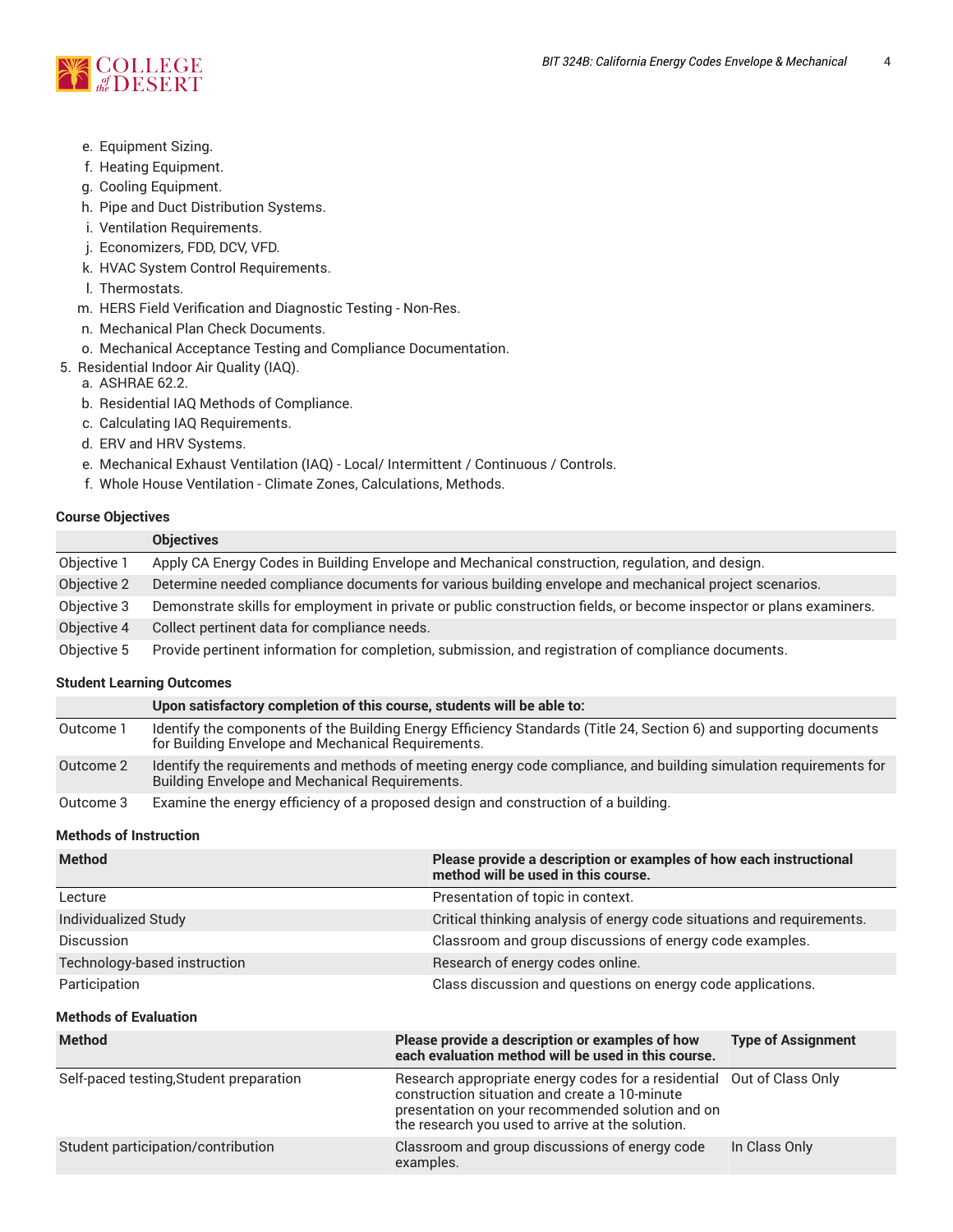

| Presentations/student demonstration observations | Presentation of energy code research preparation.                                                                                                                                           | In Class Only       |
|--------------------------------------------------|---------------------------------------------------------------------------------------------------------------------------------------------------------------------------------------------|---------------------|
| Student participation/contribution               | Participation in individual and group discussion<br>of presentations with critical analysis of solution<br>and methods presented verbally in class and as a<br>written report out-of-class. | In and Out of Class |
| Tests/Quizzes/Examinations                       | Quizzes with answers provided to be completed out- In and Out of Class<br>of-class and discussed in-class.                                                                                  |                     |
| Mid-term and final evaluations                   | Comprehensive exam covering all content of the<br>course. Exam may be project based to be completed<br>out-of-class or multiple choice to be completed in-<br>class.                        | In and Out of Class |
| Other                                            | Out-of-class hours will be accounted for<br>electronically through the learning management<br>system.                                                                                       | Out of Class Only   |

### **Assignments**

### **Other In-class Assignments**

- 1. Presentation of course subjects and materials.
- 2. Review code sections.

### **Other Out-of-class Assignments**

- 1. Reading assignments of codes and handouts.
- 2. Visit construction sites (actual and virtual).
- 3. Review code sections presented in class.

### **Grade Methods**

Pass/No Pass Only

# **Distance Education Checklist**

# **Instructional Materials and Resources**

### If you use any other technologies in addition to the college LMS, what other technologies will you use and how are you ensuring **student data security?**

The college LMS will be the only technology used to hold student data.

#### **If used, explain how specific materials and resources outside the LMS will be used to enhance student learning.**

The resources below are needed for energy code assignments and they are all professional and exclusive websites that focus on the subject matter.

- 1. energy.ca.gov
- 2. (AHRI) Air conditioning HeatingRefrigeration Institute
- 3. (CEC) California Energy Commission
- 4. Building Standards Commission bsc.ca.gov

5. NFRC National Fenestration Rating Council

# **Effective Student/Faculty Contact**

### Which of the following methods of regular, timely, and effective student/faculty contact will be used in this course?

#### **Within Course Management System:**

Timely feedback and return of student work as specified in the syllabus Discussion forums with substantive instructor participation Private messages Online quizzes and examinations Weekly announcements

### **External to Course Management System:**

Direct e-mail Synchronous audio/video Telephone contact/voicemail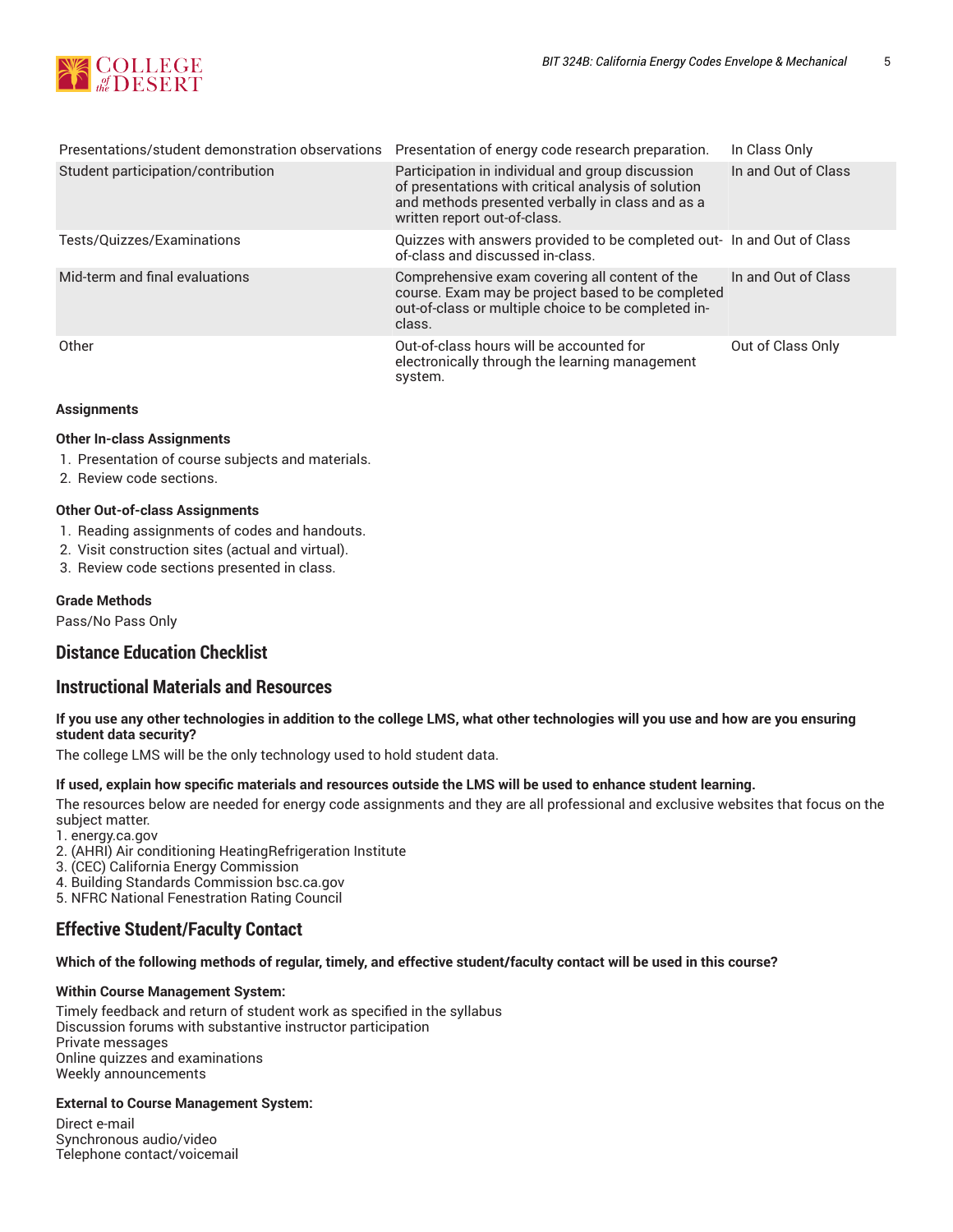

# Briefly discuss how the selected strategies above will be used to maintain Regular Effective Contact in the course.

Through group discussions, email correspondence, voicemail

**If interacting with students outside the LMS, explain how additional interactions with students outside the LMS will enhance student learning.**

None

# **Other Information**

### Provide any other relevant information that will help the Curriculum Committee assess the viability of offering this course in an online **or hybrid modality.**

Background information: Title 24 is a state legislative mandate instated in the mid to late 1970's to reduce California's energy consumption.

It is mandatory for any residential and commercial, new or remodel project that requires a permit approval. Viability: Because Title 24 energy analysis report is such a prevalent factor in the process of attaining a building permit, and due to the fact that these Energy Codes are the newest in the series of BIT codes, the demand will be high. Individuals in the professional industry (contractors, building inspectors, plans examiners, architects, engineers, and city agency employees) will need to enroll in this course to remain current with updated standards. 3. By 2020, all new residential construction will be required to be ZNE ready and by 2030, all new commercial construction will be required to be ZNE

ready. One requirement to be ZNE ready is to have a valid and proper Title 24 energy analysis report available for submittal. This course covers all the necessary information explained in the California Energy Commission (CEC) and this course in a distance educational modality will be a model for other community colleges in California.

# **MIS Course Data**

### **CIP Code**

46.0403 - Building/Home/Construction Inspection/Inspector.

**TOP Code** 095720 - Construction Inspection

**SAM Code** C - Clearly Occupational

**Basic Skills Status** Not Basic Skills

**Prior College Level** Not applicable

**Cooperative Work Experience** Not a Coop Course

**Course Classification Status** Other Non-credit Enhanced Funding

**Approved Special Class** Not special class

**Noncredit Category** Short-Term Vocational

**Funding Agency Category** Not Applicable

**Program Status** Program Applicable

**Transfer Status** Not transferable